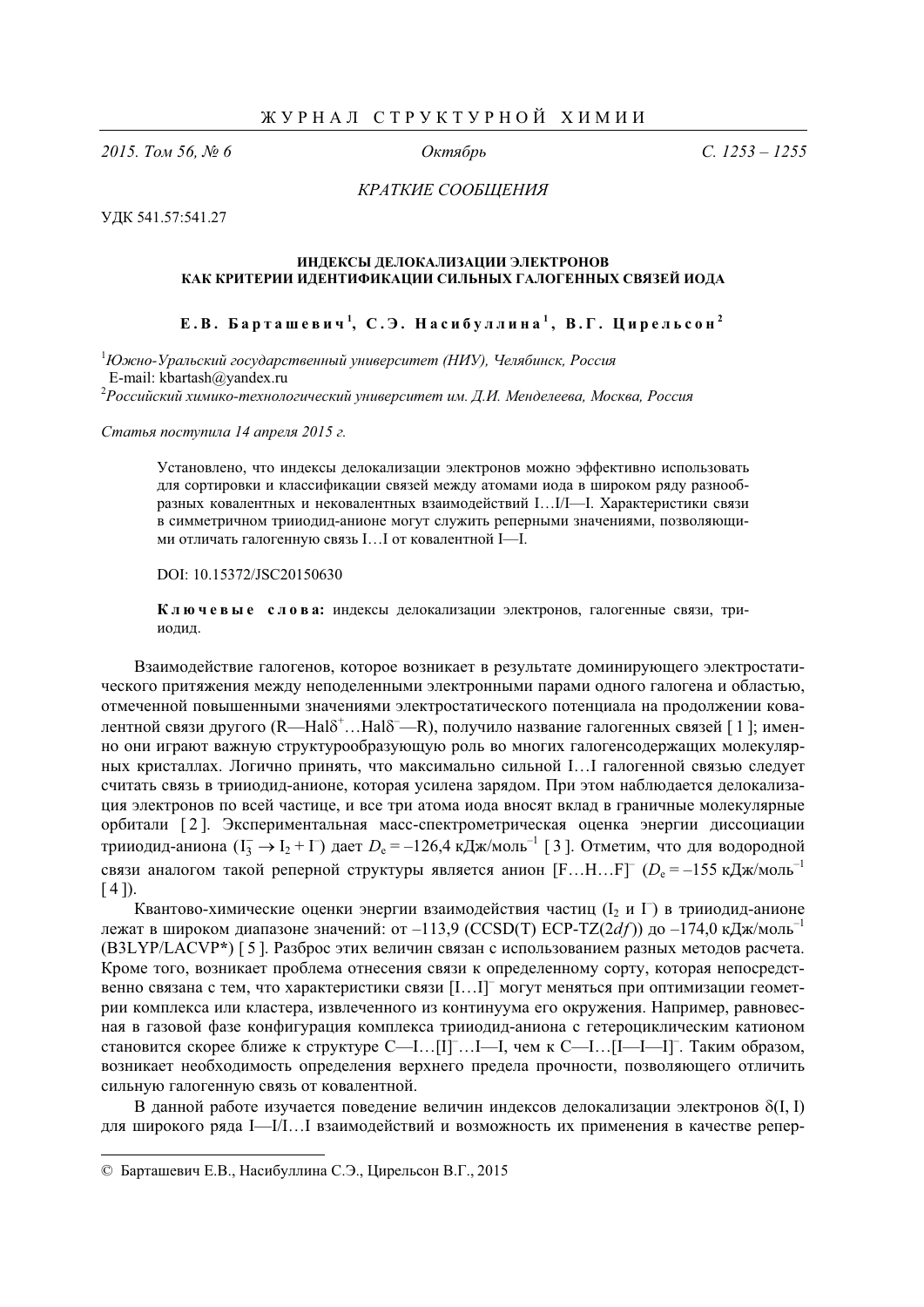ных значений, позволяющих отличать галогенную связь, усиленную зарядом I...I<sup>-</sup>, от ковалентной I-I.

Экспериментальная часть. Индекс делокализации [6,7] дает число электронов, обобществляемых парой атомов А и В. В орбитальном приближении индексы делокализации рассчитывают, вычисляя элементы матрицы атомных перекрываний  $S_{ii}$  путем интегрирования по атомным бассейнам  $\Omega_A$ , и суммируя по всем занятым молекулярным орбиталям  $n_{\text{occ}}$  [7]:

$$
\delta(\Omega_A, \Omega_B) = 4 \sum_{i,j=1}^{N_{\text{occ}}} S_{ij}(A) S_{ij}(B); \quad S_{ij}(A) = \int_{\Omega_A} \chi_i(\mathbf{r}) \chi_j(\mathbf{r}) d\mathbf{r}
$$

Бассейны  $\Omega_A$  определяют по Бейдеру как области пространства, ограниченные поверхностями нулевого потока вектора градиента электронной плотности и охватывающие ядра [8].

Закономерности изменений рассчитанных индексов делокализации иода  $\delta(I, I)$  проанализированы на примерах молекулярных комплексов и кластеров, рассмотренных нами в [9, 10]. В этот ряд вошли: 1) галогенные связи N...I—I в молекулярных комплексах замещенных пиридинов с иодом; 2) кластеры из взаимодействующих молекул иода; 3) комплексы с гетероциклическими катионами, в которых галогенные связи иода усилены зарядами:  $I_3 \dots I_{-1} \dots I_3$ ,  $I_3 \dots I_{-1}$  $Cat^{\dagger}$ ,  $\Gamma$ ...I—Cat<sup>+</sup>; 4) слабые галогенные связи и ван-дер-ваальсовы взаимодействия в молекулярных димерах органических молекул: С- I... I-С.

Геометрия стационарных состояний для молекулярных комплексов иода определена методом Кона—Шэма (B3LYP/6-311G(d,p)) в программе Firefly [11]. Анализ гармонических частот показал, что структуры отвечают локальным минимумам полной энергии. Вычисления индексов делокализации электронов проведены с помощью AIMALL [12].

**Результаты и их обсуждение.** Связи в симметричном  $I_3^-$  формально невозможно отнести ни к ковалентным, ни к нековалентным. Но если трииодид-анион испытывает воздействие со стороны окружения, то одна из связей обязательно растягивается, а вторая — укорачивается. Получается, что в асимметричном трииодид-анионе формально можно выделить связь, в большей степени являющуюся ковалентной I-I, и связь, которую можно квалифицировать как сильную галогенную І... І. Таким образом, характеристики связи в симметричном трииодиданионе можно использовать как реперные величины, подходящие для установления верхнего предела, характеризующего галогенную связей иода.

Для изолированного и, соответственно, симметричного трииодид-аниона, индекс делокализации электронов равен  $\delta^{III} = 0.832$ . Согласно рисунку, а, только по значениям индексов делокализации для связей I—I/I...I, лежащих в диапазоне значений от 1,055 до 0,565, отнести связь между атомами иода, усиленную зарядом к тому или иному сорту не удается.



Зависимость индексов делокализации электронов  $\delta(I, I)$  от длин связей  $R(I-1/I...I)$   $\stackrel{8}{\land} (a)$ ; D-критерий и индексы делокализации  $\delta(I, I)$  в иодсодержащих комплексах и кластерах (б)